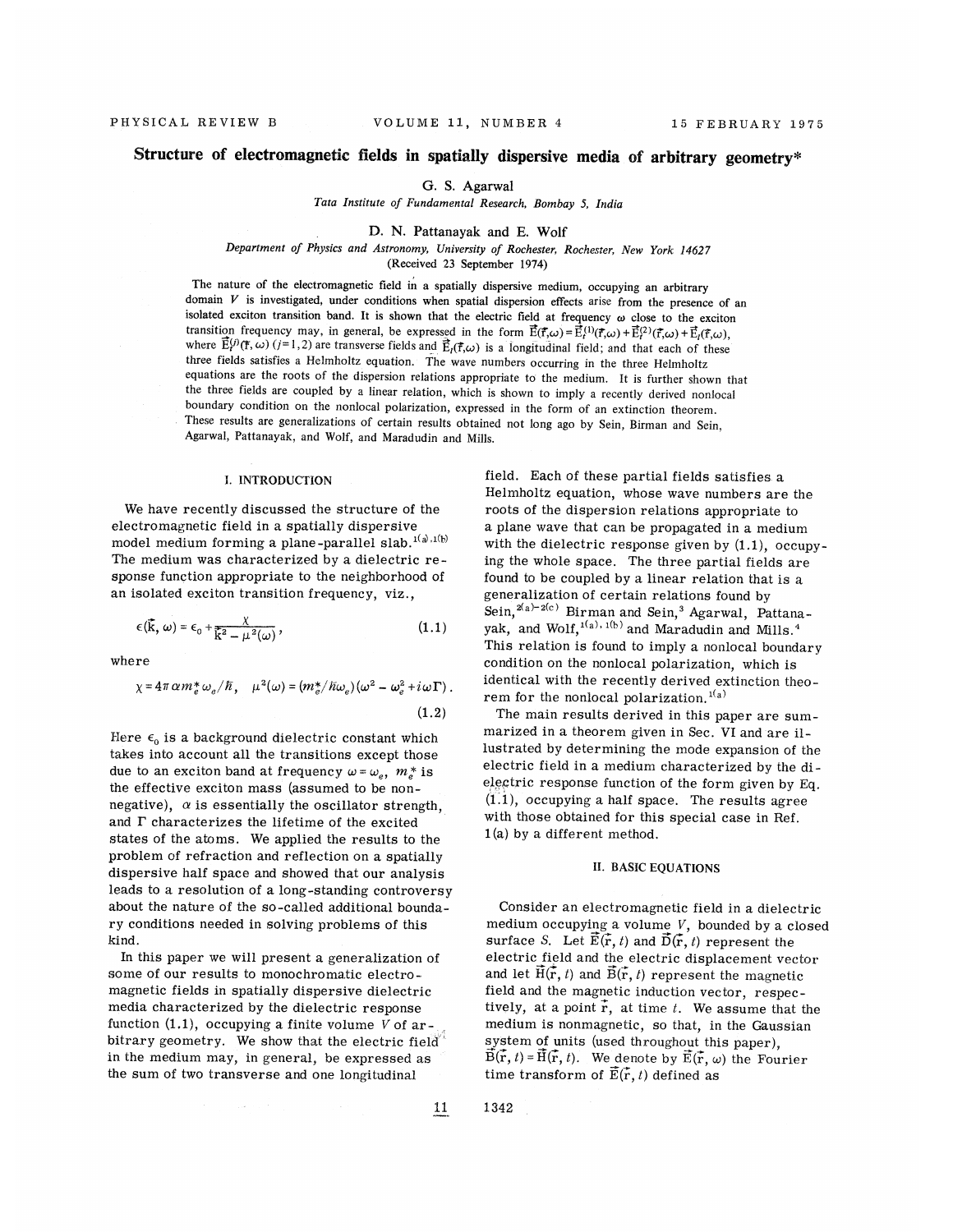$$
\vec{E}(\vec{r}, \omega) = \int_{-\infty}^{+\infty} \vec{E}(\vec{r}, t) e^{i\omega t} dt,
$$
 (2.1)

with similar definitions for the Fourier time transforms of the other fields. Maxwell's equations in the medium, written in frequency space, are

$$
\nabla \times \vec{H}(\vec{r},\omega) + ik_0 \vec{E}(\vec{r},\omega) = -4\pi ik_0 \vec{P}(\vec{r},\omega), \quad (2.2a)
$$

$$
\nabla \times \vec{E}(\vec{r}, \omega) - i k_0 \vec{H}(\vec{r}, \omega) = 0, \qquad (2.2b)
$$

$$
\nabla \cdot \vec{E}(\vec{r}, \omega) = -4\pi \nabla \cdot \vec{P}(\vec{r}, \omega), \qquad (2.2c)
$$

$$
\nabla \cdot \vec{H}(\vec{r}, \omega) = 0 , \qquad (2.2d)
$$

where

$$
k_0 = \omega/c \tag{2.3}
$$

c being the vacuum speed of light, and  $\vec{P}(\vec{r}, \omega)$  is the polarization vector,

$$
\vec{\mathbf{P}}(\vec{\mathbf{r}},\,\omega) = (1/4\pi) [\vec{\mathbf{D}}(\vec{\mathbf{r}},\,\omega) - \vec{\mathbf{E}}(\vec{\mathbf{r}},\,\omega)]\,. \tag{2.4}
$$

Let us now assume that the dielectric response function of the medium is given by Eq.  $(1.1)$ . Then, as shown in Eq.  $(2.6)$  of Ref. 1 $(a)$ , the polarization field is the sum of two terms,

$$
\vec{P}(\vec{r}, \omega) = \vec{P}_{L}(\vec{r}, \omega) + \vec{P}_{NL}(\vec{r}, \omega),
$$
\n(2.5)

 $\vec{P}_L$  depending locally on  $\vec{E}$  and  $\vec{P}_{NL}$  depending on  $\vec{E}$  in a nonlocal manner. More specifically,<sup>5</sup>

$$
\vec{P}_{L}(\vec{r}, \omega) = \frac{\epsilon_{0} - 1}{4\pi} \; \vec{E}(\vec{r}, \omega) , \qquad (2.6a)
$$

$$
\vec{P}_{\text{NL}}(\vec{r}, \omega) = \frac{\chi}{(4\pi)^2} \int_{V} G_{\mu}(|\vec{r} - \vec{r}'|) \vec{E}(\vec{r}', \omega) d^3 r', \qquad (2.6b)
$$

where

$$
G_{\mu}\left(|\vec{\mathbf{r}} - \vec{\mathbf{r}}'| \right) = e^{i\mu |\vec{\mathbf{r}} - \vec{\mathbf{r}}'|}/|\vec{\mathbf{r}} - \vec{\mathbf{r}}'|.
$$
 (2.7a)

In (2.7)  $\mu$  is the root of the second expression in (1.2), for which

$$
\operatorname{Im}\mu>0\,,\tag{2.7b}
$$

consistent with our Fourier kernel  $e^{i\omega t}$  in (2.1). We note for the purpose of later discussion, that  $G_{\mu}$  satisfies the equation

$$
(\nabla^2 + \mu^2) G_{\mu}(\vert \vec{r} - \vec{r}' \vert) = -4\pi \delta(\vec{r} - \vec{r}'), \qquad (2.8)
$$

where  $\delta$  is the three-dimensional Dirac  $\delta$  function.

We now have all the information necessary to derive the basic equations from mhich the general structure of the electromagnetic field in the spatially dispersive medium may readily be determined. We obtain these equations as folloms: First we eliminate the magnetic field  $\tilde{H}$  between Eqs.  $(2.2a)$  and  $(2.2b)$  and make use of Eqs.  $(2.5)$ and (2.6a). We then find that

$$
\nabla \times [\nabla \times \vec{E}(\vec{r}, \omega)] - \epsilon_0 k_0^2 \vec{E}(\vec{r}, \omega) = 4 \pi k_0^2 \vec{P}_{NL}(\vec{r}, \omega).
$$
\n(2.9)

Next we apply the operator  $(\nabla^2 + \mu^2)$  to both sides of  $(2.6b)$  and use  $(2.8)$ . We then obtain the equation

$$
(\nabla^2 + \mu^2)\vec{P}_{NL}(\vec{r}, \omega) = -(\chi/4\pi)\vec{E}(\vec{r}, \omega) . \qquad (2.10)
$$

Finally on substituting from (2.5) into (2.2c) and on making use of (2.6a) we deduce that

$$
\epsilon_0 \nabla \cdot \vec{E}(\vec{r}, \omega) = -4\pi \nabla \cdot \vec{P}_{NL}(\vec{r}, \omega) . \qquad (2.11)
$$

If we substitute into Eq. (2.9) for  $\vec{P}_{NL}(\vec{r}, \omega)$  the expression  $(2.6b)$  [which implies Eq.  $(2.10)$ ], we obtain the following integro-differential equation for the electric field  $\vec{E}(\vec{r}, \omega)$  inside the volume V:

$$
\nabla \times [\nabla \times \vec{E}(\vec{r}, \omega)] - \epsilon_0 k_0^2 \vec{E}(\vec{r}, \omega)
$$
  
= 
$$
\frac{\chi k_0^2}{4\pi} \int_V G_\mu (|\vec{r} - \vec{r}'|) \vec{E}(\vec{r}', \omega) d^3 r'.
$$
 (2.12)

This equation mas taken as the starting point of the investigation of Ref.  $1(a)$  [Eq. (2.10) of that reference]. However, for the purpose of the main part of the present investigation it is advantageous to deal instead with the two coupled differential equations (2.9) and (2.10), together with the subsidiary relation (2.11). We note in passing that (2.11) follows trivially from Eq. (2.9) and also from the pair of equations  $(2.12)$  and  $(2.6b)$ , provided that  $k_0 \neq 0$ .

# III. SEPARATION OF THE ELECTRIC FIELD INTO TRANSVERSE AND LONGITUDINAL PARTS

We will now show that Eqs. (2.9) and (2.10) lead to a certain decomposition of the electric field into a sum of a transverse and a longitudinal part. For this purpose we first make use of the vector identity

$$
\nabla^2 \vec{F} = \nabla (\nabla \cdot \vec{F}) - \nabla \times (\nabla \times \vec{F})
$$
 (3.1)

that applies to any well-behaved vector field  $\vec{F}$ . In particular, taking  $\vec{F}$  to be the nonlocal polarization field  $\overline{P}_{NL}$ , Eq. (2.10) may be expressed in the form

form  
\n
$$
\vec{P}_{NL}(\vec{r}, \omega) = -\frac{\chi}{4\pi\mu^2} \vec{E}(\vec{r}, \omega)
$$
\n
$$
-\frac{1}{\mu^2} \nabla [\nabla \cdot \vec{P}_{NL}(\vec{r}, \omega)] + \frac{1}{\mu^2} \nabla \times [\nabla \times \vec{P}_{NL}(\vec{r}, \omega)].
$$
\n(3.2)

Next we substitute from (3.2) into the right-hand side of Eq. (2.9) and obtain the relation

$$
\nabla \times [\nabla \times \vec{E}(\vec{r}, \omega)] - \epsilon_0 k_0^2 \vec{E}(\vec{r}, \omega)
$$
  
=  $-\frac{\chi k_0^2}{\mu^2} \vec{E}(\vec{r}, \omega) - \frac{4 \pi k_0^2}{\mu^2} \nabla [\nabla \cdot \vec{P}_{NL}(\vec{r}, \omega)]$ 

 $11\,$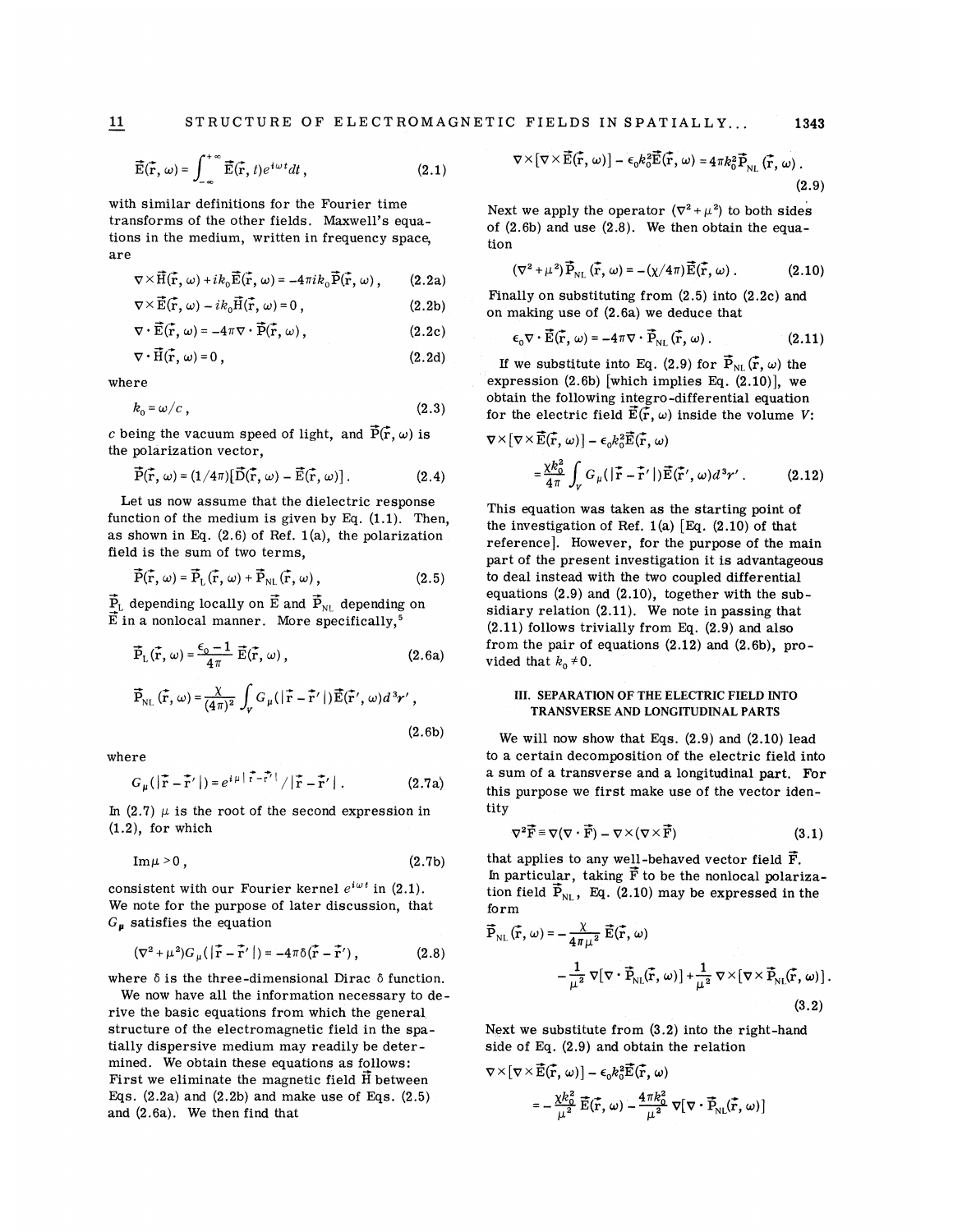1344

$$
+\frac{4\pi k_0^2}{\mu^2}\nabla\times\left[\nabla\times\vec{P}_{NL}(\vec{r},\omega)\right].
$$
 (3.3)

This relation may be rewritten in the form

$$
\vec{E}(\vec{r}, \omega) = \vec{E}_t(\vec{r}, \omega) + \vec{E}_t(\vec{r}, \omega), \qquad (3.4)
$$

where

$$
\vec{E}_t(\vec{r}, \omega) = \frac{1}{k_0^2(\epsilon_0 - \chi/\mu^2)}\n\times \nabla \times \left[\nabla \times \left(\vec{E}(\vec{r}, \omega) - \frac{4\pi k_0^2}{\mu^2} \vec{P}_{NL}(\vec{r}, \omega)\right)\right]
$$

and

$$
\vec{E}_I(\vec{r}, \omega) = \frac{4\pi}{\epsilon_0 \mu^2 - \chi} \nabla [\nabla \cdot \vec{P}_{NL}(\vec{r}, \omega)].
$$
 (3.4b)

In view of the vector identities  $\nabla \cdot (\nabla \times \vec{\mathbf{F}}) \equiv 0$  and  $\nabla \times (\nabla f) \equiv 0$ , where  $\vec{F}$  is an arbitrary vector field and f is an arbitrary scalar field, it follows that

$$
\nabla \cdot \vec{\mathbf{E}}_t(\vec{\mathbf{r}}, \omega) = 0 \tag{3.5a}
$$

and

$$
\nabla \times \vec{\mathbf{E}}_i(\vec{r}, \omega) = 0 , \qquad (3.5b)
$$

so that the vector field  $\vec{E}_t(\vec{r}, \omega)$  defined by (3.4a) is transverse and the vector field  $\vec{E}_i(\vec{r}, \omega)$  defined by (3.4b) is longitudinal. Thus Eq. (3.4) expresses the electric field  $\vec{E}(\vec{r}, \omega)$  in our spatially dispersive medium as the sum of a transverse part and a longitudinal part.

# IV. PARTIAL DIFFERENTIAL EQUATIONS SATISFIED BY THE TRANSVERSE AND THE LONGITUDINAL PARTS OF THE ELECTRIC FIELD

We will now derive differential equations satisfied by the transverse part  $\vec{E}_t$  and the longitudinal part  $\vec{E}_i$  of the electric field in our spatially dispersive medium.

We substitute from Eq. (3.4) into Eq. (2.9) and make use of the relation (3.5b), viz.,  $\nabla \times \vec{E}_i = 0$ . We then obtain the equation

$$
\nabla \times [\nabla \times \vec{\mathbf{E}}_t(\vec{\mathbf{r}}, \omega)] - \epsilon_0 k_0^2 \vec{\mathbf{E}}_t(\vec{\mathbf{r}}, \omega) - \epsilon_0 k_0^2 \vec{\mathbf{E}}_t(\vec{\mathbf{r}}, \omega)
$$
  
=  $4\pi k_0^2 \vec{\mathbf{P}}_{NL}(\vec{\mathbf{r}}, \omega)$ . (4.1)

Next we use again the vector identity (3.1), with  $\vec{F} = \vec{E}_t$ , and also the transversality condition (3.5a), viz.,  $\nabla \cdot \vec{E}_t = 0$ . Equation (4.1) then becomes

$$
(\nabla^2 + \epsilon_0 k_0^2) \vec{E}_t(\vec{r}, \omega) + \epsilon_0 k_0^2 \vec{E}_t(\vec{r}, \omega)
$$
  
= -4\pi k\_0^2 \vec{P}\_{NL}(\vec{r}, \omega). (4.2)

Next we apply to both sides of (4.2) the operator  $(\nabla^2 + \mu^2)$ . We eliminate the term  $(\nabla^2 + \mu^2)\vec{P}_{NL}$  between the resulting equation and Eq. (2.10) and make use of Eq. (3.4). After rearranging the terms we obtain the equation

$$
k_0^2 \epsilon_0 [\nabla^2 + (\mu^2 - \chi/\epsilon_0)] \vec{\mathbf{E}}_t(\vec{\mathbf{r}}, \omega)
$$
  
= -[(\nabla^2 + \epsilon\_0 k\_0^2)(\nabla^2 + \mu^2) - \chi k\_0^2] \vec{\mathbf{E}}\_t(\vec{\mathbf{r}}, \omega). (4.3)

We will rewrite (4.3) in the form

$$
k_0^2 \epsilon_0 (\nabla^2 + \vec{k}_1^2) \vec{E}_t(\vec{r}, \omega)
$$
  
= -[\nabla^2 + (\vec{k}\_t^{(1)})^2][\nabla^2 + (\vec{k}\_t^{(2)})^2]\vec{E}\_t(\vec{r}, \omega), (4.4)

where

 $($ .4a)

$$
\vec{k}_i^2 = \mu^2 - \chi/\epsilon_0 \tag{4.5}
$$

and  $(\vec{k}_{t}^{(1)})^2$  and  $(\vec{k}_{t}^{(2)})^2$  are defined by the equation

$$
[\nabla^2 + (\vec{k}_t^{(1)})^2][\nabla^2 + (\vec{k}_t^{(2)})^2] = (\nabla^2 + \epsilon_0 k_0^2)(\nabla^2 + \mu^2) - \chi k_0^2.
$$
\n(3.4b)\n(4.6)

It can readily be seen from (4.5) and (1.1) that  $\vec{k}$ , satisfies the equation

$$
\epsilon(\vec{k}_1,\,\omega)=0\,,\tag{4.7}
$$

which is nothing but the longitudinal dispersion relation appropriate for the propagation of plane monochromatic waves in a spatially dispersive medium of dielectric response function  $\epsilon(\vec{k}, \omega)$ given by Eqs. (1.1), occupying the whole space. Furthermore as we show in Appendix B, the roots For the function cluster show in Appendix B, the Function of  $\tilde{k}_t^{(1)}$  and  $\tilde{k}_t^{(2)}$  satisfy the corresponding *transvers* dispersion relation

$$
\epsilon(\vec{\mathbf{k}}_t^{(j)}, \omega) = (\vec{\mathbf{k}}_t^{(j)}/k_0)^2.
$$
 (4.8)

Equation (4.4) may be simplified by making use of an additional result that follows from our basic relations. To derive it we eliminate the term  $\nabla \cdot \vec{P}_{NL}$  between Eqs. (2.11) and (3.4b) and use the relation (4.5). We then find that  $\vec{E}_i = -(1/\vec{k}_i^2)$  $x \vee \nabla [\nabla \cdot \vec{E}(\vec{r}, \omega)]$ , which, if Eqs. (3.4) and (3.5a) are used, implies that the longitudinal part of the electric field obeys the Helmholtz equation

$$
(\nabla^2 + \vec{k}_i^2) \vec{E}_i(\vec{r}, \omega) = 0.
$$
 (4.9)

Moreover, on using (4.9) in (4.4), we see that the transverse part of the electric field obeys the equation

$$
[\nabla^2 + (\vec{k}_t^{(1)})^2][\nabla^2 + (\vec{k}_t^{(2)})^2]\vec{E}_t(\vec{r}, \omega) = 0.
$$
 (4.10)

Now according to a recently established theorem.<sup>6</sup> a solution of the differential equation (4.10) [with  $(\vec{k}_{t}^{(1)})^2 \neq (\vec{k}_{t}^{(2)})^2$ , in a three-dimensional domain V, subject to appropriate boundary conditions specified on the surface  $S$  bounding the volume  $V$ , may be expressed in the form

$$
\vec{E}_t(\vec{r}, \omega) = \vec{E}_t^{(1)}(\vec{r}, \omega) + \vec{E}_t^{(2)}(\vec{r}, \omega), \qquad (4.11)
$$

where  $\vec{\mathrm{E}}_{t}^{\text{(1)}}$  and  $\vec{\mathrm{E}}_{t}^{\text{(2)}}$  are solutions of the Helmholt equations

$$
[\nabla^2 + (\vec{k}_t^{(j)})^2] \vec{E}_t^{(j)}(\vec{r}, \omega) = 0 \qquad (j = 1, 2) . \tag{4.12}
$$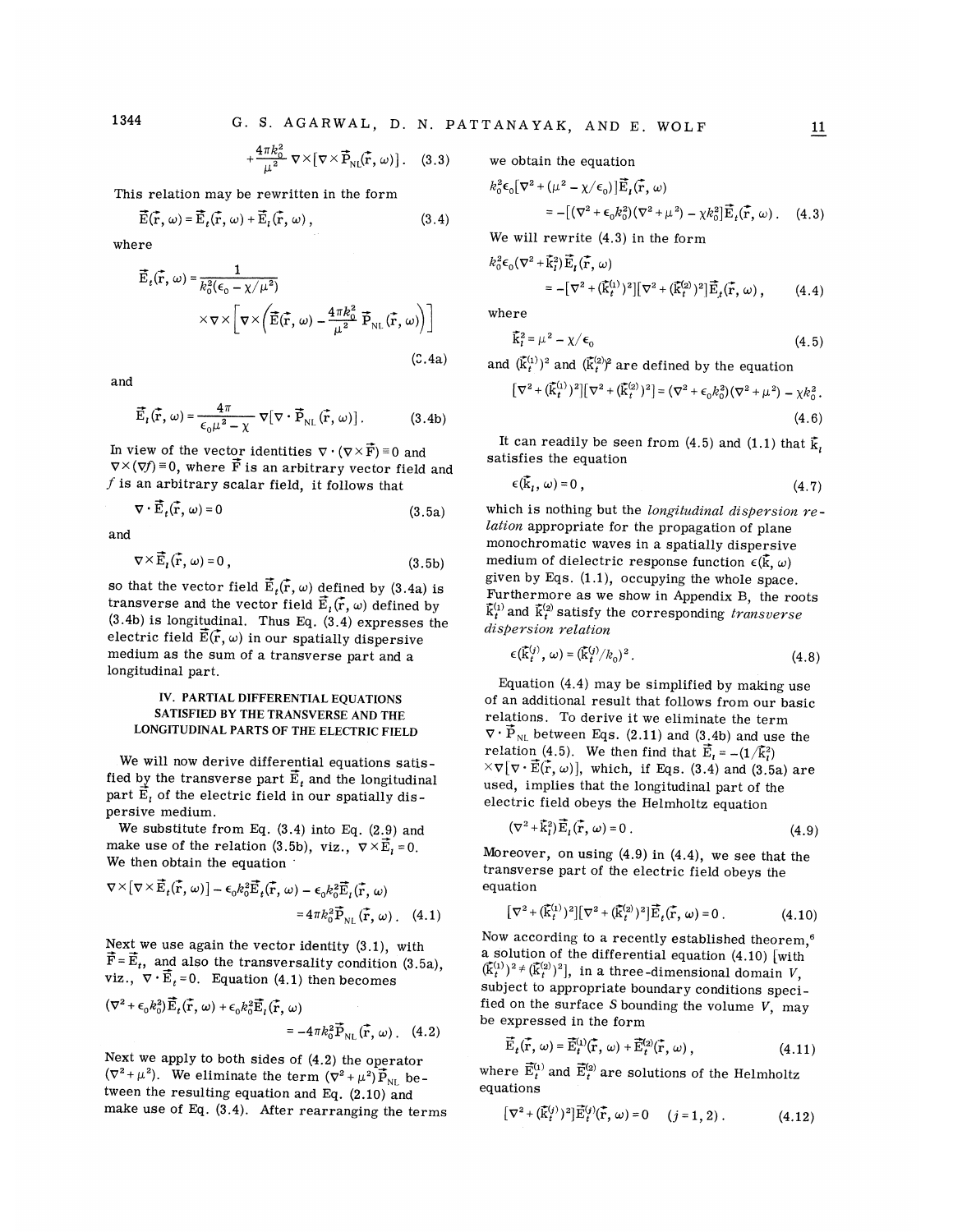We note that since each of the operators  $\nabla^2$  $+(\vec{k}_{t}^{(j)})^{2}$  and the operator  $\nabla \cdot$  commute,

$$
[\nabla^2 + (\vec{k}_t^{(1)})^2] \nabla \cdot \vec{E}_t^{(1)}(\vec{r}, \omega) = 0,
$$
\n(4.13a)  
\n
$$
[\nabla^2 + (\vec{k}_t^{(2)})^2] \nabla \cdot \vec{F}_t^{(2)}(\vec{r}, \omega) = 0,
$$
\n(4.13b)

$$
[v + (k_t) | v \cdot E_t (r, w) = 0. \tag{4.130}
$$

On adding these two equations and using (3.5a) and (4.11) we readily deduce that

$$
[(\vec{\mathbf{k}}_t^{(1)})^2 - (\vec{\mathbf{k}}_t^{(2)})^2] \nabla \cdot \vec{\mathbf{E}}_t^{(j)}(\vec{\mathbf{r}}, \omega) = 0 \quad (j = 1, 2). \quad (4.14)
$$

Hence, provided that  $(k_t^{(1)})^2 \neq (k_t^{(2)})^2$ , i.e., provided that the transverse dispersion relation (4.8) has four distinct roots and not two double roots, as in general will be the case, we must necessarily have

$$
\nabla \cdot \vec{\mathbf{E}}_t^{(j)}(\vec{\mathbf{r}}, \omega) = 0 \quad (j = 1, 2) ; \tag{4.15}
$$

i.e., the partial fields  $\vec{\mathrm{E}}_{t}^{\text{\tiny (1)}}$  and  $\vec{\mathrm{E}}_{t}^{\text{\tiny (2)}}$  are  $\textit{transverse}$ 

We have thus shown that the longitudinal part  $\vec{E}$ , of the electric field in our spatially dispersive medium satisfies the Helmholtz equation (4.9) and that in general the transverse part  $\vec{E}_t$  is expressible as the sum of two transverse fields  $\vec{E}_{t}^{(1)}$  and  $\vec{E}_{t}^{(2)}$  each also satisfying a Helmholtz equation. The squares of the (generally complex) wave numbers appearing in these three Helmholtz equations are precisely the squares of the wave vectors obeying the dispersion relations for propagation of plane waves in a spatially dispersive medium of dielectric response function  $\epsilon(\vec{k}, \omega)$ , given by Eqs. (1.1), occupying the whole space.

# V. COUPLING BETWEEN THE LONGITUDINAL AND TRANSVERSE PARTS OF THE ELECTRIC FIELD, AND THE EXTINCTION THEOREM FOR NONLOCAL POLARIZATION

We have now expressed the electric field, which satisfies the coupled pair of differential equations (2.9) and (2.10), in the form

$$
\vec{E}(\vec{r},\,\omega) = \vec{E}_t^{(1)}(\vec{r},\,\omega) + \vec{E}_t^{(2)}(\vec{r},\,\omega) + \vec{E}_t(\vec{r},\,\omega) \,. \tag{5.1}
$$

Now in the process of deriving (5.1), we applied to equation (2.9) the operator  $(\nabla^2 + \mu^2)$ . Moreover, in deriving (2.10) we have applied to (2.6b) this operator also. Hence we raised the order of the differential expressions that appear in the original equations and we must, therefore, expect that (5.1) represents a broader class of fields than the class of solutions of the basic integro-differential equation (2.12), viz.,

$$
\nabla \times [\nabla \times \vec{E}(\vec{r}, \omega)] - \epsilon_0 k_0^2 \vec{E}(\vec{r}, \omega)
$$
  
= 
$$
\frac{\chi k_0^2}{4\pi} \int_V G_\mu(|\vec{r} - \vec{r}'|) \vec{E}(\vec{r}', \omega) d^3 r' .
$$
 (5.2)

We will now examine the additional constraints (apart from those noted in Secs. III and IV) that

must be imposed on the three partial fields appearing on the right-hand side of Eq. (5.1) in order that  $(5.1)$  is a solution of Eq.  $(5.2)$ . To determine these constraints we only need to substitute from (5.1) into (5.2) and determine the conditions under which the resulting equation will be satisfied.

On substituting from  $(5.1)$  into  $(5.2)$  and on using the fact that  $\nabla \times (\nabla \times \vec{E}_i) = 0$  we obtain the relation

$$
\sum_{j=1}^{2} \left\{ \nabla \times \left[ \nabla \times \vec{E}_{t}^{(j)}(\vec{r}, \omega) \right] - \epsilon_{0} k_{0}^{2} \vec{E}_{t}^{(j)}(\vec{r}, \omega) \right\} - \epsilon_{0} k_{0}^{2} \vec{E}_{t}(\vec{r}, \omega)
$$
\n
$$
= \frac{\chi k_{0}^{2}}{4\pi} \sum_{j=1}^{2} \int_{V} G_{\mu} (\left| \vec{r} - \vec{r}' \right|) \vec{E}_{t}^{(j)}(\vec{r}', \omega)
$$
\n
$$
+ \frac{\chi k_{0}^{2}}{4\pi} \int_{V} G_{\mu} (\left| \vec{r} - \vec{r}' \right|) \vec{E}_{t}(\vec{r}', \omega) d^{3}r'. \quad (5.3)
$$

The three integrals appearing on the right-hand side of (5.3) may readily be simplified. Consider, for example, the integral involving  $\vec{E}_i$ . We have, according to (4.9),

$$
(\nabla^2 + \vec{k}_i^2) \vec{E}_i(\vec{r}, \omega) = 0.
$$
 (5.4)

Moreover, according to (2.8), the Green's function  $G_\mu$  satisfies the equatio

$$
(\nabla^2 + \mu^2) G_{\mu} (\vert \vec{\mathbf{r}} - \vec{\mathbf{r}}' \vert) = -4\pi \delta(\vec{\mathbf{r}} - \vec{\mathbf{r}}'). \qquad (5.5)
$$

On multiplying Eq. (5.4) by  $G_{\mu}$  and Eq. (5.5) by  $\vec{E}_{l}$ , subtracting the resulting equations, and on integrating over the volume  $V$ , we find that for any point  $\tilde{r}$  in  $V$ ,

FIELD, AND THE EXTINCTION THEOREM  
\nFOR NONLOCAL POLARIZATION  
\ne have now expressed the electric field, which  
\nsfies the coupled pair of differential equations  
\nand (2.10), in the form  
\n
$$
\overrightarrow{E}(\overrightarrow{r}, \omega) = \overrightarrow{E}(\overrightarrow{r}, \omega) + \overrightarrow{E}(\overrightarrow{r}, \omega) + \overrightarrow{E}(\overrightarrow{r}, \omega).
$$
\n(5.1)  
\n
$$
\overrightarrow{E}(\overrightarrow{r}, \omega) = \overrightarrow{E}(\overrightarrow{r}, \omega) + \overrightarrow{E}(\overrightarrow{r}, \omega) + \overrightarrow{E}(\overrightarrow{r}, \omega).
$$
\n(5.1)  
\n
$$
\overrightarrow{E}(\overrightarrow{r}, \omega) \nabla^{2}G_{\mu}(|\overrightarrow{r} - \overrightarrow{r}'|)|d^{3}r',
$$
\n(5.6)

or on using Green's theorem,

$$
\int_{V} G_{\mu}(|\vec{r} - \vec{r}'|) \vec{E}_{I}(\vec{r}', \omega) d^{3}r'
$$
\n
$$
= \frac{4\pi}{\vec{k}_{I}^{2} - \mu^{2}} \vec{E}_{I}(\vec{r}, \omega) + \frac{1}{\vec{k}_{I}^{2} - \mu^{2}} \vec{S}_{I}(\vec{r}, \omega), (5.7)
$$

where

$$
\begin{aligned} \bar{\mathbf{S}}_l(\vec{\mathbf{r}}, \omega) &= \int_{\mathcal{S}} \left( \vec{\mathbf{E}}_l(\vec{\mathbf{r}}', \omega) \, \frac{\partial G_{\mu}(|\vec{\mathbf{r}} - \vec{\mathbf{r}}'|)}{\partial n} \right) \\ &- G_{\mu}(|\vec{\mathbf{r}} - \vec{\mathbf{r}}'|) \, \frac{\partial \vec{\mathbf{E}}_l(\vec{\mathbf{r}}', \omega)}{\partial n} \right) dS. \tag{5.8} \end{aligned}
$$

The integration on the right-hand side of Eq. (5.8)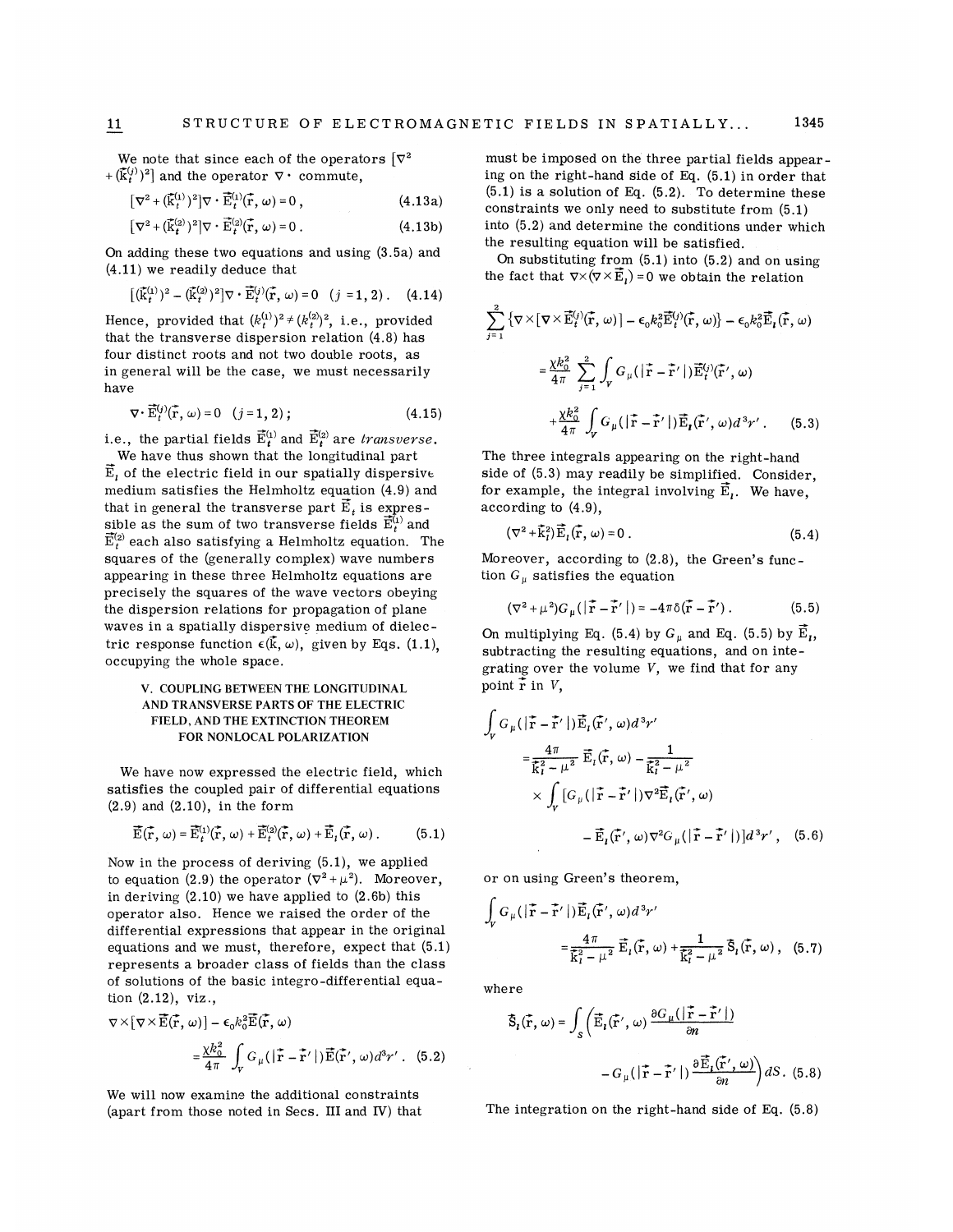extends over the surface 8 bounding the volume V occupied by our spatially dispersive medium and  $\partial/\partial n$  denotes differentiation along the outward normal. In a strictly similar manner we obtain, if we use in place of (5.4) the corresponding equations (4.12), the following expressions for the two other integrals appearing on the right-hand side of Eq. (5.3), valid with  $j = 1$  and  $j = 2$ :

$$
\int_{V} G_{\mu}(|\vec{r} - \vec{r}'|) \vec{E}_{t}^{(j)}(\vec{r}', \omega) d^{3}r'
$$
\n
$$
= \frac{4\pi}{(\vec{k}_{t}^{(j)})^{2} - \mu^{2}} \vec{E}_{t}^{(j)}(\vec{r}, \omega) + \frac{1}{(\vec{k}_{t}^{(j)})^{2} - \mu^{2}} \vec{S}_{t}^{(j)}(\vec{r}, \omega),
$$
\n(5.9)

where

$$
\tilde{S}_{t}^{(j)} = \int_{S} \left( \tilde{E}_{t}^{(j)}(\tilde{r}', \omega) \frac{\partial G_{\mu}(|\tilde{r} - \tilde{r}'|)}{\partial n} \right)
$$

$$
-G_{\mu}(|\vec{\mathbf{r}}-\vec{\mathbf{r}}'|)\frac{\partial\vec{\mathbf{E}}_{t}^{(j)}(\vec{\mathbf{r}}',\omega)}{\partial n}\bigg)dS. \quad (5.10)
$$

We note in passing that since the  $\overline{r}$  dependence of the expressions (5.10) and (5.8) comes entirely from the argument of the Green's function  $G_{\mu}(|\vec{r} - \vec{r}'|)$  under the integral signs, and since  $\vec{r}'$ is confined to the boundary  $S$  of the volume  $V$ , the integrals  $\bar{S}_{t}^{(j)}$  and  $\bar{S}_{t}$  satisfy, in view of (2.8), the Helmholtz equation with the wave number  $\mu$ , i.e.,

$$
(\nabla^2 + \mu^2)\vec{S}_t^{(j)}(\vec{r}, \omega) = 0,
$$
\n(5.11a)

$$
(\nabla^2 + \mu^2)\bar{\mathbf{S}}_1(\bar{\mathbf{r}}, \omega) = 0 ,\qquad(5.11b)
$$

at each point  $\mathbf{\vec{r}}$ , inside  $V$ .

We now substitute the expressions (5.7) and (5.9) for the three volume integrals in (5.3) and obtain the relation

$$
\sum_{j=1}^{2} \left\{ \nabla \times \left[ \nabla \times \vec{E}_{t}^{(j)}(\vec{r}, \omega) \right] - \epsilon_{0} k_{0}^{2} \vec{E}_{t}^{(j)}(\vec{r}, \omega) \right\} - \epsilon_{0} k_{0}^{2} \vec{E}_{t}(\vec{r}, \omega) = \chi k_{0}^{2} \sum_{j=1}^{2} \left( \frac{1}{(\vec{k}_{t}^{(j)})^{2} - \mu^{2}} \vec{E}_{t}^{(j)}(\vec{r}, \omega) + \frac{1}{4\pi} \vec{S}_{t}^{(j)}(\vec{r}, \omega) \right) + \chi k_{0}^{2} \left( \frac{1}{\vec{k}_{t}^{2} - \mu^{2}} \vec{E}_{t}(\vec{r}, \omega) + \frac{1}{4\pi} \vec{S}_{t}(\vec{r}, \omega) \right), \qquad (5.12)
$$

where  $\bar{S}_{t}^{(j)}$  and  $\bar{S}_{i}$  are defined by Eqs. (5.10) and (5.8), respectively. Now if we make use of the vector identity  $\nabla \times (\nabla \times \vec{E}_{t}^{(j)}) = \nabla (\nabla \cdot \vec{E}_{t}^{(j)}) - \nabla^2 \vec{E}_{t}^{(j)}$  and use the transversality conditions (4.15), we may rewrite the Helmholtz equations (4.12) as

$$
\nabla \times [\nabla \times \vec{\mathbf{E}}_t^{(j)}(\vec{\mathbf{r}}, \omega)] = (\vec{\mathbf{k}}_t^{(j)})^2 \vec{\mathbf{E}}_t^{(j)}(\vec{\mathbf{r}}, \omega), \qquad (5.13)
$$

so that the relation (5.12) may be expressed in the form

$$
\sum_{j=1}^{2} c_{i}^{(j)} \vec{E}_{i}^{(j)}(\vec{r}, \omega) + c_{i} \vec{E}_{i}(\vec{r}, \omega)
$$
  

$$
= \frac{\chi k_{0}^{2}}{4\pi} \left( \sum_{j=1}^{2} \frac{1}{(\vec{k}_{i}^{(j)})^{2} - \mu^{2}} \vec{S}_{i}^{(j)}(\vec{r}, \omega) + \frac{1}{\vec{k}_{i}^{2} - \mu^{2}} \vec{S}_{i}(\vec{r}, \omega) \right),
$$
(5.14)

where

$$
c_t^{(j)} = (\vec{k}_t^{(j)})^2 - \epsilon_0 k_0^2 - \frac{\chi k_0^2}{(\vec{k}_t^{(j)})^2 - \mu^2} \quad , \tag{5.15a}
$$

$$
c_1 = -\epsilon_0 k_0^2 - \frac{\chi k_0^2}{\bar{k}_1^2 - \mu^2} \quad . \tag{5.15b}
$$

Now if we recall the definition (1.1) of the dielectric response function  $\bar{\epsilon}(\vec{k}, \omega)$ , it follows at once that, since  $\bar{k}_t^j$  satisfies the transverse dispersion relation (4.8),

$$
c_i^{(j)} \equiv 0, \quad (j = 1, 2) , \tag{5.16a}
$$

and since 
$$
\vec{k}_i^2
$$
 satisfies the longitudinal dispersion relation (4.7),

$$
c_1 = 0 \tag{5.16b}
$$

Hence (5.14) reduces to

$$
\frac{1}{(\vec{k}_{t}^{(1)})^2 - \mu^2} \vec{S}_{t}^{(1)}(\vec{r}, \omega) + \frac{1}{(\vec{k}_{t}^{(2)})^2 - \mu^2} \vec{S}_{t}^{(2)}(\vec{r}, \omega) + \frac{1}{\vec{k}_{t}^2 - \mu^2} \vec{S}_{t}(\vec{r}, \omega) = 0,
$$
\n(5.17)

where, we recall once again,  $\bar{S}_{t}^{(1)}$ ,  $\bar{S}_{t}^{(2)}$ , and  $\bar{S}_{t}$ are defined by Eqs. (5.10) and (5.8). Equation (5.17), which must be satisfied at every point  $\bar{r}$ inside  $V$ , is the required constraint we have been seeking, and it ensures that the field (5.1) (with  $\vec{E}_{t}^{(1)}$ ,  $\vec{E}_{t}^{(2)}$ , and  $\vec{E}_{t}$  satisfying also the constraints derived in Secs. III and IV), is a solution of the integro-differential equation (5.2). In Sec. VI we will summarize all the constraints and will present a general expression for the full electromagnetic field inside a spatially dispersive medium.

Before doing so we will show that the relation (5.17) which couples the three partial fields  $\vec{E}_{t}^{(1)}$ ,  $\widetilde{\mathbf{E}}_{t}^{(2)},$  and  $\widetilde{\mathbf{E}}_{t}$  imposes an interesting constraint on the nonlocal polarization  $\vec{P}_{NL}$ , defined by Eq. (2.6b), viz. ,

$$
\vec{P}_{NL}(\vec{r}, \omega) = \frac{\chi}{(4\pi)^2} \int_{V} G_{\mu}(|\vec{r} - \vec{r}'|) \vec{E}(\vec{r}', \omega) d^3 r' .
$$
\n(5.18)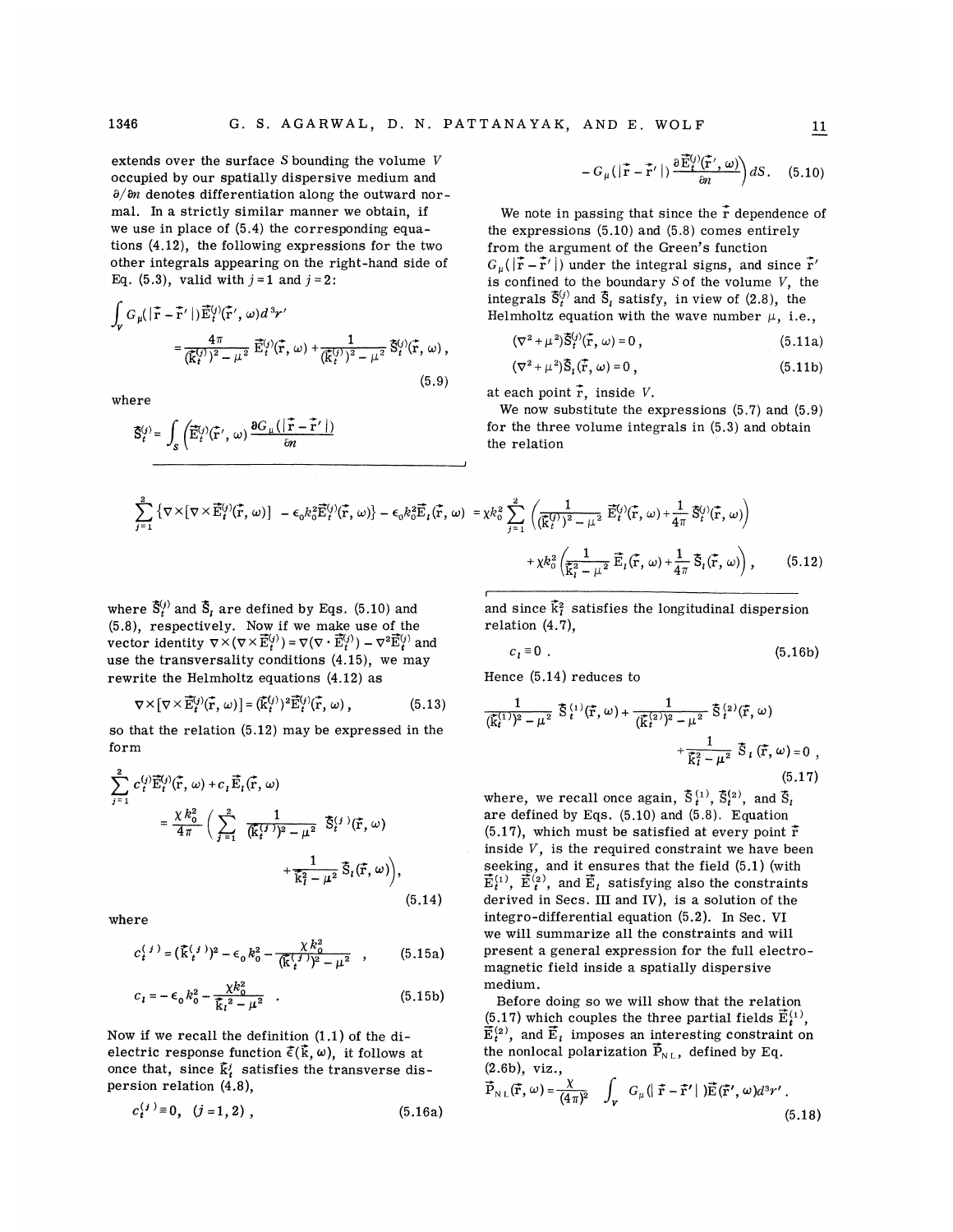To see this we express the  $\vec{E}$  field on the right-hand side of  $(5.18)$  as a sum of the three partial fields, in accordance with (5.1), and make use of the expressions  $(5.7)$  and  $(5.9)$  for the three volume integrals. If next we use the constraint  $(5.17)$ , we find at once that

$$
\vec{\mathbf{P}}_{NL}(\vec{r}, \omega) = \frac{\chi}{4\pi} \left( \sum_{j=1}^{2} \frac{1}{(\vec{k}_{i}^{(j)})^2 - \mu^2} \vec{\mathbf{E}}_{i}^{(j)}(\vec{r}, \omega) + \frac{1}{\vec{k}_{i}^2 - \mu^2} \vec{\mathbf{E}}_{i}(\vec{r}, \omega) \right).
$$
\n(5.19)

Next we rewrite (5.17) by substituting for  $\tilde{\mathbf{S}}_t^{(j)}$ and  $\bar{S}_1$ , the explicit expressions (5.10) and (5.8) and interchange the orders of summation and integrations. If in the resulting equation we make use of  $(5.19)$ , we find that the nonlocal polarization must be such that the following relation holds at every point  $\bar{r}$  in  $V$ :

$$
\int_{\mathcal{S}} \left( \vec{\mathbf{P}}_{\text{NL}}(\vec{\mathbf{r}}', \omega) \frac{\partial G_{\mu}(|\vec{\mathbf{r}} - \vec{\mathbf{r}}'|)}{\partial n} \right)
$$

$$
- G_{\mu}(|\vec{\mathbf{r}} - \vec{\mathbf{r}}'|) \frac{\partial \vec{\mathbf{P}}_{\text{NL}}(\vec{\mathbf{r}}', \omega)}{\partial n} dS = 0. \qquad (5.20)
$$

Equation (5.20) expresses a nonlocal boundary condition on the nonlocal polarization  $\bar{P}_{N,L}$ . It is precisely the extinction theorem for the nonlocal polarization  $\vec{P}_{N}(\vec{r}, \omega)$  [Ref. 1(a), Eq. (5.17)], whose importance for the theory of electrodynamics of spatially dispersive media occupying an arbitrary volume has recently become recognized  $[cf. Ref.$ 3 and Ref. 1(a), Sec. V].

VI. SUMMARY, DISCUSSION, AND AN EXAMPLE The main results derived in this paper may be summarized in the following theorem.

Theorem: The monochromatic electric field inside a spatially dispersive medium occupying a volume  $V$  bounded by a closed surface  $S$ , whose dielectric response function is of the form

$$
\epsilon(\vec{k},\omega) = \epsilon_0 + \frac{\chi}{\vec{k}^2 - \mu^2(\omega)},
$$
\n(1.1)

may be expressed within the accuracy of the

present theory<sup>5</sup> in the form  
\n
$$
\vec{E}(\vec{r}, \omega) = \vec{E}_t^{(1)}(\vec{r}, \omega) + \vec{E}_t^{(2)}(\vec{r}, \omega) + \vec{E}_t(\vec{r}, \omega),
$$
\n(5.1)

where

(i) 
$$
\vec{E}^{(j)}_t
$$
,  $(j = 1, 2)$ , are transverse fields, i.e.,

$$
\nabla \cdot \vec{\mathbf{E}}_t^{(j)}(\vec{r}, \omega) = 0 , \qquad (4.15)
$$

obeying the Helmholtz equations

$$
\left[\nabla^2 + (\vec{k}_t^{(\ j)})^2\right]\vec{E}_t^{(\ j)}(\vec{r},\omega) = 0 \ , \tag{4.12}
$$

with  $(\vec{k}_{t}^{(j)})^2$  being the two roots, assumed to be

distinct, of the transverse dispersion equation

$$
\epsilon(\mathbf{\bar{k}}_t^{(j)}, \omega) = (\mathbf{\bar{k}}_t^{(j)}/k_0)^2; \tag{4.8}
$$

(ii)  $\vec{E}_t$  is a longitudinal field, i.e.,

$$
\nabla \times \vec{E}_i \left( \vec{r}, \omega \right) = 0 , \qquad (3.5b)
$$

obeying the Helmholtz equation

$$
(\nabla^2 + \vec{k}_i^2)\vec{E}_i(\vec{r}, \omega) = 0 , \qquad (4.9)
$$

with  $\bar{k}_i^2$  being the root of the longitudinal dispersion equation

$$
\epsilon(\vec{k}_1,\omega)=0\ .\tag{4.7}
$$

(iii) The partial fields  $\vec{E}_{t}^{(1)}$ ,  $\vec{E}_{t}^{(2)}$ , and  $\vec{E}_{t}$  are coupled by the relation

$$
\frac{1}{(\vec{k}_{t}^{(1)})^{2} - \mu^{2}} \quad \vec{S}_{t}^{(1)}(\vec{r}, \omega) + \frac{1}{(\vec{k}_{t}^{(2)})^{2} - \mu^{2}} \quad \vec{S}_{t}^{(2)}(\vec{r}, \omega) + \frac{1}{\vec{k}_{t}^{2} - \mu^{2}} \quad \vec{S}_{t}(\vec{r}, \omega) = 0 \quad , \tag{5.17}
$$

where

$$
\vec{S}_{t}^{(j)}(\vec{r}, \omega) = \int_{\mathcal{S}} \left( \vec{E}_{t}^{(j)}(\vec{r}', \omega) \frac{\partial G_{\mu}(|\vec{r} - \vec{r}'|)}{\partial n} - G_{\mu}(|\vec{r} - \vec{r}'|) \frac{\partial \vec{E}_{t}^{(j)}(\vec{r}', \omega)}{\partial n} \right) dS ,
$$

and

$$
\vec{S}_t(\vec{r}, \omega) = \int_{\mathcal{S}} \left( \vec{E}_t(\vec{r}', \omega) \frac{\partial G_{\mu}(|\vec{r} - \vec{r}'|)}{\partial n} - G_{\mu}(|\vec{r} - \vec{r}'|) \frac{\partial \vec{E}_t(\vec{r}', \omega)}{\partial n} \right) dS , \quad (5.8)
$$

with  $G_{\mu}$  being the Green's function, defined by Eqs.  $(2.7)$ .

We have also shown that the relation  $(5.17)$ implies that the nonlocal polarization  $\vec{P}_{NL}(\vec{r}, \omega)$ , established in the medium and defined by Eq. (2.6b), must obey certain nonlocal boundary conditions, expressed in the form of the extinction theorem

$$
\int_{S} \left( \vec{P}_{NL}(\vec{r}, \omega) \frac{\partial G_{\mu}(|\vec{r} - \vec{r}'|)}{\partial n} - G_{\mu}(|\vec{r} - \vec{r}'|) \frac{\partial \vec{P}_{NL}(\vec{r}, \omega)}{\partial n} \right) dS = 0 \qquad (5.20)
$$

that is valid at every point  $\tilde{r}$  inside the medium.

In connection with the above theorem we wish to mention that Sein' and Birman and Sein' gave, not long ago, on the basis of a different analysis, a somewhat similar representation of the field inside the spatially dispersive medium. They assumed that the partial fields (corresponding to our waves  $\vec{E}_{t}^{(1)}$ ,  $\vec{E}_{t}^{(2)}$ , and  $\vec{E}_{t}$ ) can each be ex-

(5.10)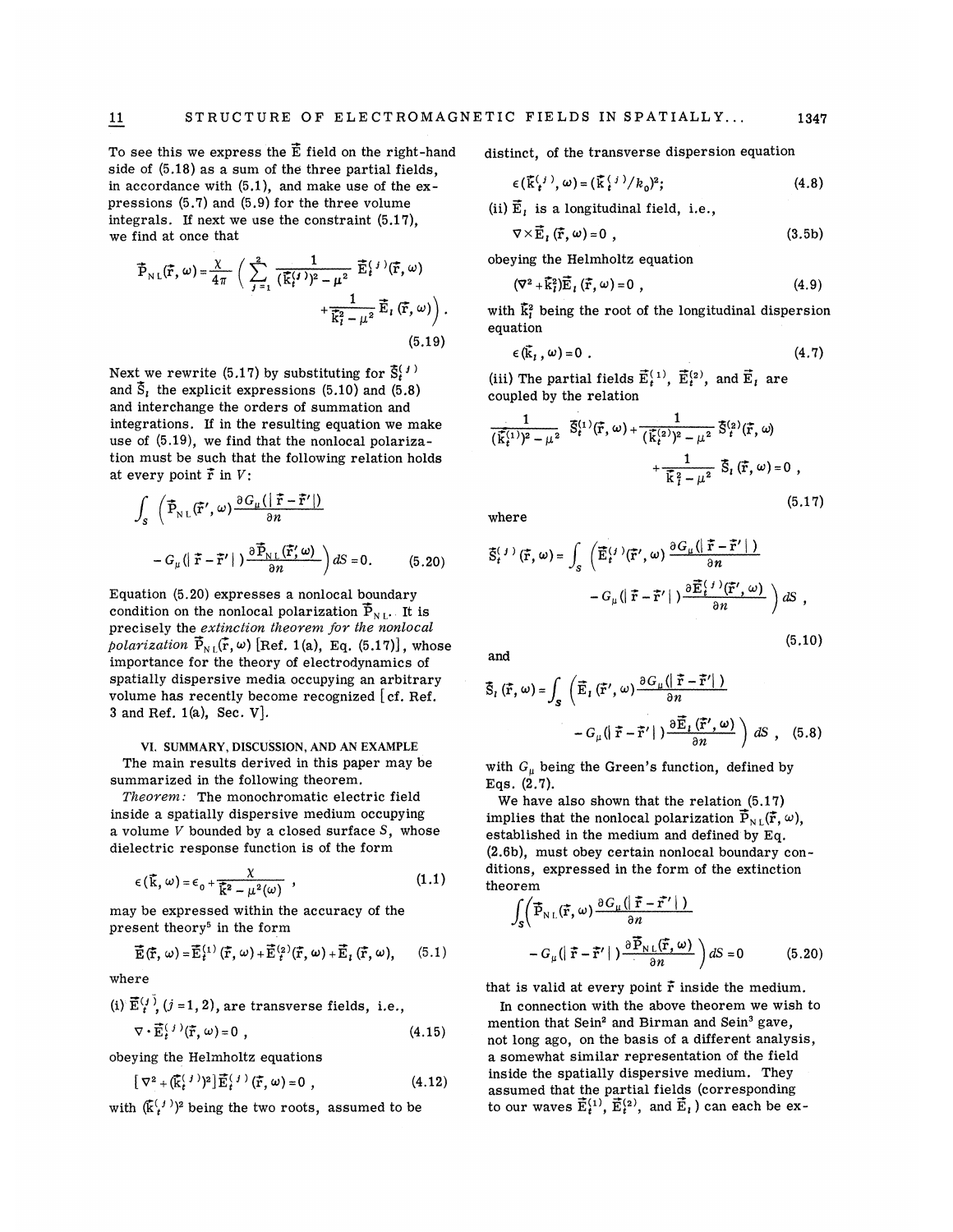pressed as a superposition of plane waves. However, this assumption cannot be justified except in the special case when the volume  $V$  occupied by the spatially dispersive dielectric is a planeparallel slab or a half space. In the case when parafier stab of a nail space. In the case when<br>the volume V is a sphere,<sup>7</sup> for example, the appropriate expansion of the three partial fields is in terms of vector spherical harmonics rather than in terms of plane waves.

For the sake of completeness we also present expressions for the magnetic field  $\vec{H}(\vec{r}, \omega)$ , the magnetic induction field  $\vec{B}(\vec{r}, \omega)$ , and the electric displacement vector  $\vec{D}(\vec{r}, \omega)$  inside the volume V. We readily find from Maxwell's equations, if for  $\vec{E}(\vec{r}, \omega)$  we substitute the representation (5.1), recall that the medium was assumed to be nonmagnetic, and use also Eqs. (4.15), (3.5b), and (4.12) that

$$
\vec{H}(\vec{r}, \omega) = \vec{B}(\vec{r}, \omega)
$$

$$
= \frac{1}{ik_0} \sum_{i=1}^{2} \nabla \times \vec{E}_t^{(i)}(\vec{r}, \omega), \qquad (6.1)
$$

$$
\vec{\mathbf{D}}(\vec{\mathbf{r}},\omega) = \sum_{j=1}^{2} \left(\frac{\vec{\mathbf{k}}_t^{(j)}}{k_0^2}\right)^2 \vec{\mathbf{E}}_t^{(j)}(\vec{\mathbf{r}},\omega) . \tag{6.2}
$$

We note that only the transverse partial fields  $\mathbf{E}_{t}^{(1)}$  and  $\mathbf{E}_{t}^{(2)}$  contribute to the magnetic field  $\mathbf{\vec{H}}_{t}$ the magnetic induction field  $\vec{B}$ , and the dielectric displacement field  $\vec{\text{D}}$  ; or, to put it differently, the longitudinal partial field  $\vec{\textbf{E}}_t$  only contributes to the total electric field E.

We will now illustrate our main results by determining the mode expansion for the electric field in a spatially dispersive medium occupying a half -space, assuming again, of course, that the dielectric response function of the medium is given by Eq.  $(1.1)$ . We will see that the results are in agreement with those obtained not long ago by a different method.<sup>1(a)</sup>

According to Eq. (5.1), the electric field in the medium, assumed now to occupy the half-space  $z \geq 0$ , may be expressed in the form

$$
\vec{E}(\vec{r},\omega) = \vec{E}_t^{(1)}(\vec{r},\omega) + \vec{E}_t^{(2)}(\vec{r},\omega) + \vec{E}_t(\vec{r},\omega)
$$
 (6.3)

subject to the properties of the three partial fields summarized in the theorem given at the beginning of this section.

Consider the partial fields  $\vec{E}_{t}^{(j)}$  (j = 1, 2). Each of them obeys the Heimholtz equation (4.12). Now it is well known that the general solution in the half-space  $z > 0$  with  $\overline{k}_{t}^{(j)}$  being complex (as is the case in the present problem) may be expressed in the form of an angular spectrum of plane  $m$  and  $m \sqrt{m}$ ,  $m \sqrt{m}$ 

$$
\vec{\mathrm{E}}_{t}^{(j)}(\vec{\mathrm{r}},\omega)=\int\int_{-\infty}^{+\infty}\vec{\mathrm{A}}_{t}^{(j)}(u,v;\omega)
$$

$$
\times e^{i(u\,+\,v\,y\,+\,w_j\,z)}\,du\,dv\ ,\qquad \qquad (6.4)
$$

where

$$
w_j = [(\vec{k}_t^{(j)})^2 - u^2 - v^2]^{1/2} \quad (\text{Im} w_j > 0) , \qquad (6.5)
$$

and  $\vec{\mathrm{A}}_{i}^{\,(j)}$  is an arbitrary vector function of the parameters u and v. In Eq. (6.5),  $(\vec{k}_i^{(j)})^2$  is, of course, a root of the transverse dispersion relation (4.8). According to Eq. (4.15), the partial fields  $\vec{E}_{t}^{(j)}$  are transverse. Hence it follows from (6.4) on taking the divergence and formally interchanging the orders of integration and of the "div" operation, that

$$
\int \int_{-\infty}^{+\infty} \vec{k}_t^{(j)} \cdot \vec{A}_t^{(j)}(u,v;\omega)
$$

$$
\times e^{i(ux+vy+w_jz)} du dv = 0 , \qquad (6.6)
$$

where

$$
\vec{k}_t^{(j)} \equiv (u, v, w_j) \tag{6.7}
$$

Next, setting  $z = 0$  in (6.6) and taking the Fourier inverse, it follows that

(6.2) 
$$
\vec{k}_{t}^{(j)} \cdot \vec{A}_{t}^{(j)}(u, v; \omega) = 0
$$
 (6.8)

i.e., all the plane waves in the angular spectrum representation (6.4) are transverse.

In a strictly similar manner we may also represent the partial field  $\vec{E}_t$  ( $\vec{r}, \omega$ ) as an angular spectrum of plane waves, viz. ,

$$
\vec{E}_i(\vec{r}, \omega) = \int \int_{-\infty}^{+\infty} \vec{A}_i(u, v; \omega) e^{i(ux + vy + w_i z)} du dv,
$$
\n(6.9)

where

$$
w_{l} = (\overline{k}_{l}^{2} - u^{2} - v^{2})^{1/2} \quad (\text{Im} w_{l} > 0) , \qquad (6.10)
$$

 $\bar{k}_i^2$  being the root of the longitudinal dispersion relation (4.7) and  $\vec{A}$ , being an arbitrary vector function of the parameters  $u$  and  $v$ . Moreover, it follows from (6.9) and the longitudinality condition (3.5b), by an argument similar to that leading to (6.8), that

$$
\vec{k}_i \times \vec{A}_i \left( u, v; \omega \right) = 0 , \qquad (6.11)
$$

where

$$
\vec{k}_i \equiv (u, v, w_i). \tag{6.12}
$$

Equation {6.11) implies that all the plane waves forming the angular spectrum  $(6.9)$  are longitudinal.

The two transverse fields (6.4) and the longitudinal field (6.9) are coupled by the relation (5.17). This relation involves three surface integrals, defined by Eqs. (5.8) and (5.10), which extend over the closed boundary of the medium. In the present case, when the medium occupies the half space  $z = 0$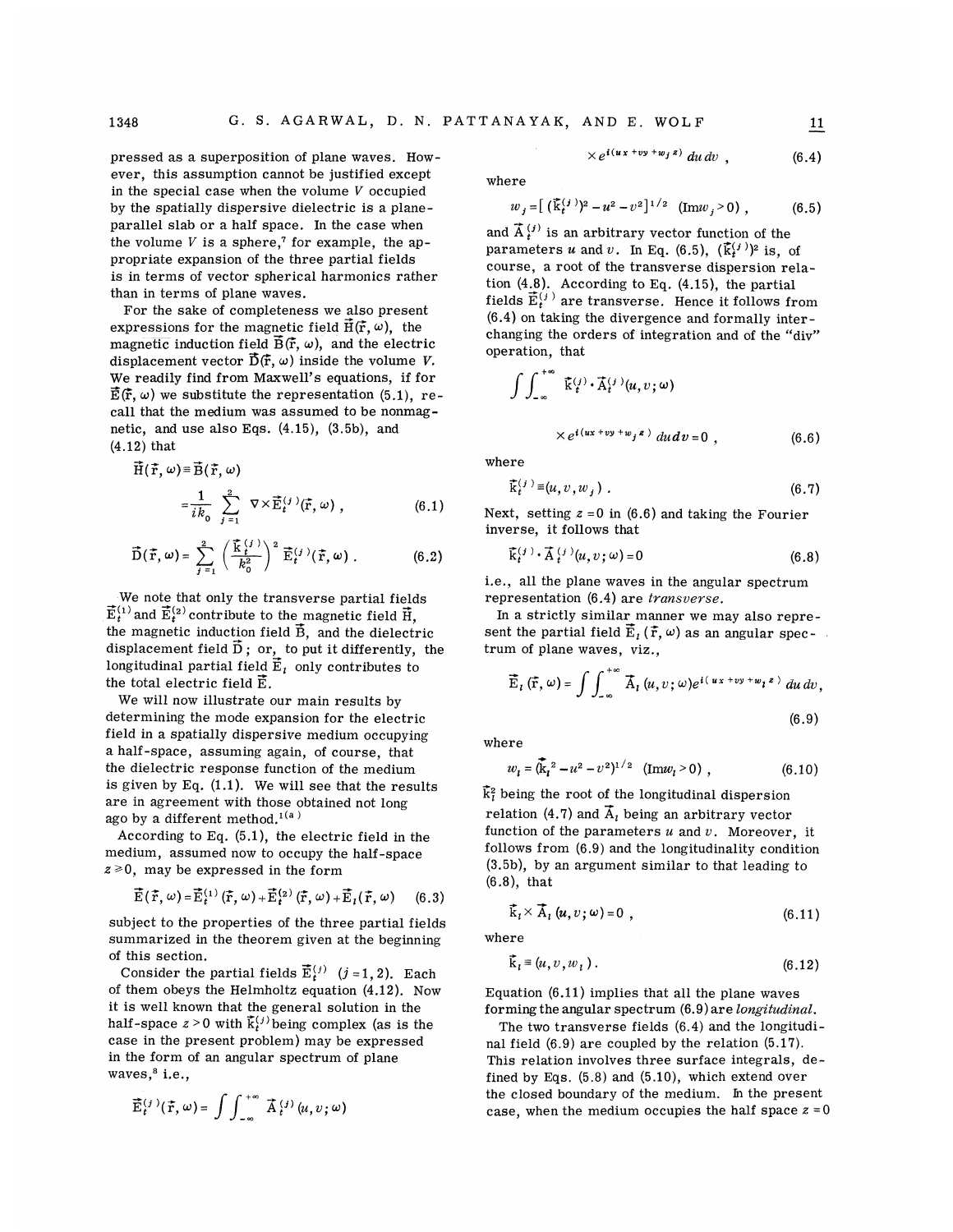a portion of the closed boundary is the plane  $z=0$ . We may take as the rest of the boundary a hemisphere in the half space  $z > 0$ , of limitingly large radius  $R \rightarrow \infty$ , centered at the origin. Now, as noted in footnote 8, the angular spectrum representations (6.4} and (6.9) contain only plane waves that are propagated into the half space  $z > 0$  and which decay exponentially with increasing values of z. Under these circumstances the contributions from the hemisphere may readily be shown to vanish, so that the three integrals  $\bar{S}_{t}^{(1)}$ ,  $\bar{S}_{t}^{(2)}$ , and  $\bar{S}$ , defined by (5.10) and (5.8) now extend only over, the plane  $z = 0$ :

$$
\tilde{S}_{t}^{(j)} = \iiint_{-\infty}^{+\infty} \left( \overrightarrow{E}_{t}^{(j)}(\tilde{r}', \omega) \frac{\partial G_{\mu}(|\tilde{r} - \tilde{r}'|)}{\partial z'} - G_{\mu}(|\tilde{r} - \tilde{r}'|) \frac{\partial \overrightarrow{E}_{t}^{(j)}(\tilde{r}', \omega)}{\partial z'} \right)_{z'=0} dx' dy',
$$
\n(6.13)

$$
\tilde{\mathbf{S}}_{l} = \int \int_{-\infty}^{+\infty} \left( \vec{\mathbf{E}}_{l} \left( \vec{\mathbf{r}}', \omega \right) \frac{\partial G_{\mu} \left( \left| \vec{\mathbf{r}} - \vec{\mathbf{r}}' \right| \right)}{\partial z'} - G_{\mu} \left( \left| \vec{\mathbf{r}} - \vec{\mathbf{r}}' \right| \right) \frac{\partial \vec{\mathbf{E}}_{l} \left( \vec{\mathbf{r}}', \omega \right)}{\partial z'} \right)_{z'=0} dx' dy' .
$$

$$
(6.14)
$$

Now from (6.4), we have

 ${\bf 11}$ 

$$
\left. \begin{aligned} \overrightarrow{\mathbf{E}}_{t}^{(j)}(\overrightarrow{\mathbf{r}}, \omega) \right|_{z'=0} &= \iint_{-\infty}^{+\infty} \overrightarrow{\mathbf{A}}_{t}^{(j)}(u, v, \omega) \\ &\times e^{i(ux'+vy')} \, du \, dv \,, \qquad (6.14a) \end{aligned}
$$

$$
\frac{\partial \vec{\mathbf{E}}_{t}^{(j)}(\vec{\mathbf{r}}', \omega)}{\partial z'}\Big|_{z'=0} = \iint_{-\infty}^{+\infty} (\mathbf{i}w_{j}) \vec{\mathbf{A}}_{t}^{(j)}(u, v, \omega) \times e^{i(u x' + vy')} du dv. \quad (6.14b)
$$

Now the Green's function  $G_u(|\vec{r} - \vec{r}'|)$  that appears in (6.13) and (6.14) admits the angular spectrum representation  $[Ref. 1(a), Eqs. (3.3)$  and  $(3.4)]$ 

$$
G_{\mu}(|\vec{\mathbf{r}} - \vec{\mathbf{r}}'|) = \frac{i}{2\pi} \int \int_{-\infty}^{+\infty} \frac{1}{w_{\mu}}
$$
  
 
$$
\times e^{i[u(x - x') + v(y - y') + w_{\mu}|z - z'|]} du dv,
$$

where

$$
w_{\mu} = (\mu^2 - u^2 - v^2)^{1/2} \t{6.16a}
$$

with

$$
Re w_{\mu} > 0, \quad Im w_{\mu} > 0. \tag{6.16b}
$$

Hence, for points  $\bar{r}$  in the half space  $z>0$ ,

$$
G_{\mu}(|\vec{r} - \vec{r}'|)\Big|_{z' = 0} = \frac{i}{2\pi} \int \int_{-\infty}^{+\infty} \frac{1}{w_{\mu}}
$$
  
 
$$
\times e^{i[u(x - x') + v(y - y') + w_{\mu}(x)]} du dv,
$$
  
(6.17a)

$$
\frac{\partial G_{\mu}(|\vec{r} - \vec{r}'|)}{\partial z'}\Big|_{z' = 0}
$$
\n
$$
= \frac{1}{2\pi} \iint_{-\infty}^{+\infty} e^{i[u(x - x') + v(y - y') + w_{\mu} |z|]} du dv.
$$
\n(6.17b)

On substituting from  $(6.14a)$ ,  $(6.14b)$ ,  $(6.17a)$ , and (6.17b) into (6.13) and interchanging the orders of integration we obtain

$$
dy', \qquad \tilde{S}_{t}^{(j)} = \frac{1}{2\pi} \int \int_{-\infty}^{+\infty} du \, dv \int \int_{-\infty}^{+\infty} du' \, dv' \, \tilde{A}_{t}^{(j)}(u', v', w)
$$
  
(6.13)  

$$
\times \left[1 + \frac{w_{j}(u', v')}{w_{\mu}(u, v)}\right) e^{i(ux + vy + w_{\mu}z)}
$$

$$
\times \int \int_{-\infty}^{+\infty} dx' dy' e^{i[x'(u - u') + y'(v - v')]}.
$$
  
(6.18)

The last integral has the value  $(2\pi)^2 \delta(u-u')\delta(v-v')$ , where  $\delta$  is the Dirac  $\delta$  function. Hence (6.18) simplifies to

$$
\tilde{\mathfrak{F}}_{t}^{(j)} = 2\pi \int \int_{-\infty}^{+\infty} \tilde{A}_{t}^{(j)} (u, v, w)
$$
  
 
$$
\times e^{i(ux + vy + w_{\mu}z)} \left(1 + \frac{w_{j}}{w_{\mu}}\right) du dv. \qquad (6.19)
$$

In a strictly similar way we find that

 $\mathbf{r}$ 

$$
\begin{aligned} \bar{\mathbf{S}}_l &= 2\pi \iint_{-\infty}^{+\infty} \vec{\mathbf{A}}_l \left( u, v, w \right) \\ &\times \left( 1 + \frac{w_l}{w_\mu} \right) e^{i \left( u x + v y + w_\mu z \right)} \, du \, dv \,. \end{aligned} \tag{6.20}
$$

Next we substitute from (6.19) and (6.20) into the relation (5.17) and find that

$$
\int \int_{-\infty}^{+\infty} \vec{Q}(u,v) e^{i(u x + vy + w_{\mu}z)} du dv = 0 , \qquad (6.21)
$$

where

(6.15)

(6.15)  
\n
$$
\vec{Q}(u, v) = \sum_{j=1}^{2} \frac{1 + w_j/w_{\mu}}{(\vec{k}_i^{(j)})^2 - \mu^2} \ \vec{A}_i^{(j)} + \frac{1 + w_1/w_{\mu}}{\vec{k}_i^2 - \mu^2} \ \vec{A}_i.
$$
\n(6.16a)

If we let  $z \rightarrow 0$  in (6.21) and take then the Fourier inverse we find at once that  $\vec{Q}(u, v) = 0$ , i.e.,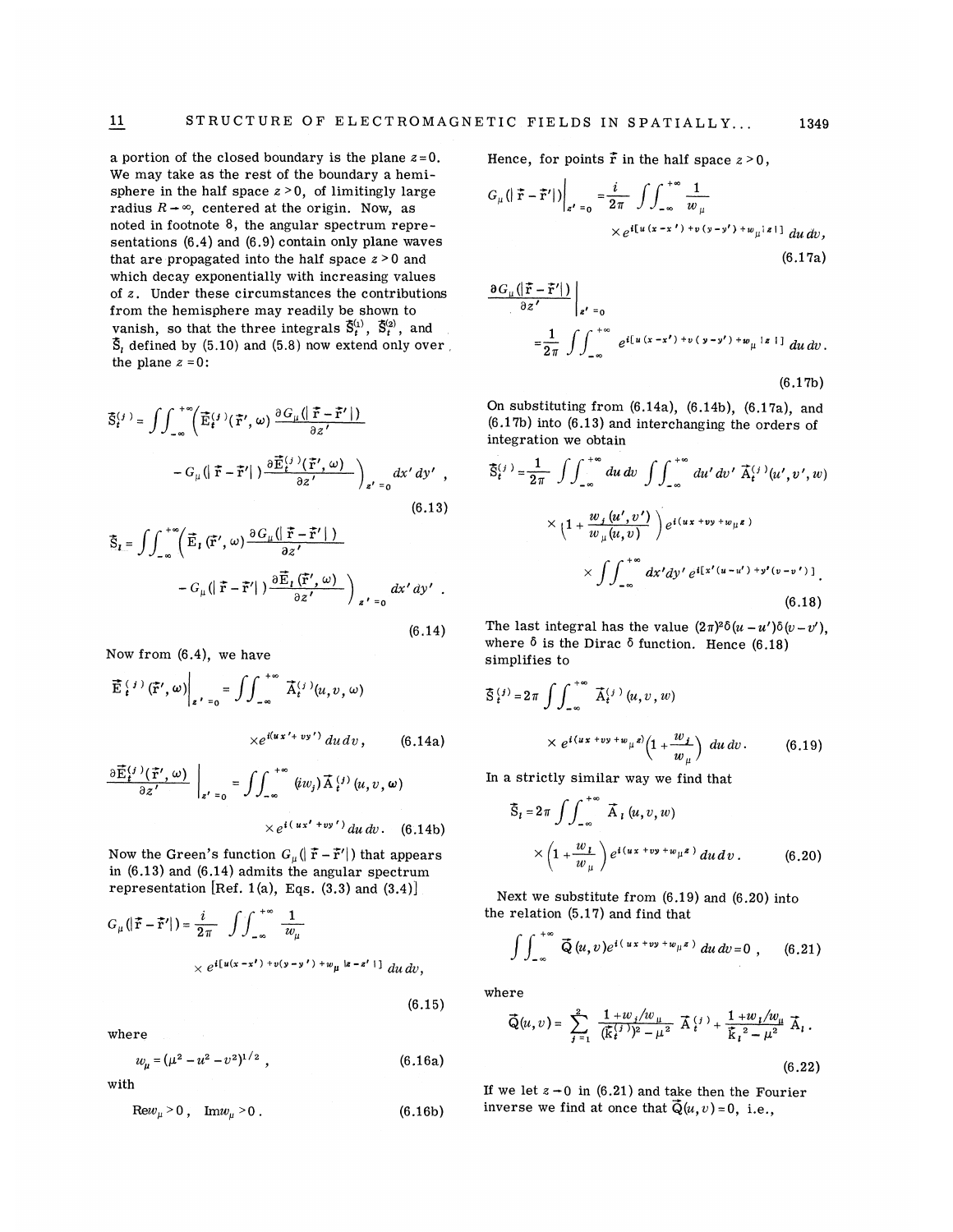$$
\sum_{j=1}^{2} \frac{1+w_j/w_{\mu}}{(\vec{k}_{t}^{(j)})^2-\mu^2} \, \vec{A}_{t}^{(j)} + \frac{1+w_1/w_{\mu}}{\vec{k}_{t}^2-\mu^2} \vec{A}_t = 0 \, , \, (6.23)
$$

for all values of the pair of parameters  $u$  and  $v$ . Now from Eq. (6.5) and (6.16a) it follows that

$$
(\vec{k}^{(1)}_{t})^2 - \mu^2 = w_j^2 - w_{\mu}^2 , \qquad (6.24)
$$

and from  $(6.10)$  and  $(6.16a)$  it follows that

$$
\vec{k}_t^2 - \mu^2 = w_t^2 - w_\mu^2. \tag{6.25}
$$

With the help of Eqs.  $(6.24)$  and  $(6.25)$ , Eq.  $(6.23)$ is readily simplified and we then obtain the relation

$$
\sum_{j=1}^{2} \frac{\vec{A}_{t}^{(j)}(u,v;\omega)}{w_{j}-w_{\mu}} + \frac{\vec{A}_{t}(u,v;\omega)}{w_{t}-w_{\mu}} = 0
$$
 (6.26)

Thus we conclude that the general mode expansion for the electric field in the spatially dispersive medium occupying the half space  $z > 0$  is given by the sum of the three partial fields  $\vec{E}_{t}^{(1)}$ ,  $\vec{E}_{t}^{(2)}$ , and  $\vec{E}_t$ , where  $\vec{E}_t^{(1)}$  and  $\vec{E}_t^{(2)}$  are superpositions of transverse plane waves [Eq.  $(6.4)$  and  $(6.8)$ ], and  $\overline{E}_i$  is a superposition of longitudinal plane waves [Eq.  $(6.9)$  and  $(6.11)$ ]. The wave vectors of the transverse waves obey the transverse dispersion relation (4.6) and of the longitudinal waves obey the longitudinal dispersion relation (4.7). The amplitudes  $\vec{A}_t^{(1)}(u, v; \omega)$ ,  $\vec{A}_t^{(2)}(u, v; \omega)$ , and  $\vec{A}_t(u, v; \omega)$  of the three plane waves forming a typical  $(u, v; \omega)$  mode are coupled by the linear relation (6.26). This mode representation is identical with the representation derived for this problem in Ref.  $1(a)$  by a different method.

#### ACKNOWLEDGMENT

We are much obliged to J. T. Foley for help in checking the calculations relating to this paper.

#### APPENDIX A: ALTERNATIVE PROCEDURE

Some authors take Eq. (2.10) rather than our Eq. (2.6b) as expressing the nonlocal polarization in terms of the electric field. If we adopt this alternative standpoint, we have, in place of (2.6b),

$$
\vec{P}_{NL}(\vec{r}, \omega) = \frac{\chi}{(4\pi)^2} \int_{V} \tilde{G}_{\mu}(\vec{r}, \vec{r}') \vec{E}(\vec{r}', \omega) d^3 r'
$$

$$
- \frac{1}{4\pi} \int_{S} \left( \vec{P}_{NL}(\vec{r}', \omega) \frac{\partial \tilde{G}_{\mu}(\vec{r}, \vec{r}')}{\partial n} - \tilde{G}_{\mu}(\vec{r}, \vec{r}') \frac{\partial \vec{P}_{NL}(\vec{r}', \omega)}{\partial n} \right) dS ,
$$
(A1)

where

$$
(\nabla^2 + \mu^2)\tilde{G}_{\mu}(\vec{r}, \vec{r}') = -4\pi\delta(\vec{r} - \vec{r}')
$$
 (A2)

and  $\partial/\partial n$  denotes differentiation along the outward normal to the surface S bounding the volume  $V$ .

Of course, neither Eq.  $(2.10)$  nor Eq.  $(A1)$  specify  $\vec{P}_{N,L}$  uniquely in terms of  $\vec{E}$ , without the knowledge of boundary conditions. Suppose that one assumes that the nonlocal polarization satisfies linear homogeneous boundary conditions, i.e., one assumes that for each point  $\bar{r}$  of the boundary surface S

$$
\vec{P}_{N\perp}(\vec{r},\omega) + \Lambda(\omega) \frac{\partial \vec{P}_{N\perp}(\vec{r},\omega)}{\partial n} = 0 , \qquad (A3)
$$

where  $\Lambda(\omega)$  is some function of  $\omega$ . If we choose as the Green's function  $\tilde{G}_{\mu}$  in (A1) that solution of (A2) which satisfies the same boundary conditions as  $\overline{P}_{NL}$ , i.e.,

$$
\tilde{G}_{\mu}(\tilde{\mathbf{r}},\omega) + \Lambda(\omega) \frac{\partial \tilde{G}_{\mu}(\tilde{\mathbf{r}},\omega)}{\partial n} = 0
$$
 (A4)

at each point  $\bar{r}$  of S, Eq. (A1) may readily be shown to reduce to

$$
\vec{P}_{NL}(\vec{r}, \omega) = \frac{\chi}{(4\pi)^2} \int_{V} \vec{G}_{\mu}(\vec{r}, \vec{r}')
$$
  
 
$$
\times \vec{E}(\vec{r}', \omega) d^3 r' . \qquad (A5)
$$

Equation (A5) is seen to be of the same form as our Eq. (2.6b), the only difference being that the Green's function  $G_{\mu}(|\bar{r}-\bar{r}'|)$  has been replaced by the Green's function  $\tilde{G}_{\mu}(\vec{r},\vec{r}')$ .

It may readily be verified that if Eq.  $(2.10)$ together with Eq. (A3) were employed in place of our Eq. (2.6b), all results of the present paper (except those derived in connection with a specific problem treated in Sec. VI) remain valid, provided that  $G_{\mu}$  is replaced everywhere by  $\tilde{G}_{\mu}$ . However, it should be borne in mind that it is not possible to determine on the basis of the macroscopic Maxwell theory whether or not the choice of boundary conditions of the form (A3) is appropriate and if it is, what is the value of the parameter  $\Lambda(\omega)$ .

# APPENDIX B: PROOF THAT EQ. (4.6) IMPLIES THAT  $(\vec{K}^{(j)}_t)^2$  ARE ROOTS OF THE TRANSVERSE DISPERSION RELATION (4.8)

Equation (4.6) may be rewritten

$$
\nabla^4 + \left[ \; \big( \, \vec{\widehat{{\bf k}}}_t^{\,(1)} \big)^2 \!+\! \big( \, \vec{\widehat{{\bf k}}}_t^{\,(2)} \big)^2 \, \right] \nabla^2 + \big( \, \vec{\widehat{{\bf k}}}_t^{\,(1)} \big)^2 (\vec{\widehat{{\bf k}}}_t^{\,(2)})^2
$$

$$
= \nabla^4 + (\epsilon_0 k_0^2 + \mu^2) \nabla^2 + k_0^2 (\epsilon_0 \mu^2 - \chi) . \tag{B1}
$$

Clearly (Bl) can only be true if

$$
(\vec{k}_t^{(1)})^2 + (\vec{k}_t^{(2)})^2 = \epsilon_0 k_0^2 + \mu^2
$$
 (B2)

and

$$
(\vec{k}_t^{(1)})^2 (\vec{k}_t^{(2)})^2 = k_0^2 (\epsilon_0 \mu^2 - \chi) \ . \tag{B3}
$$

Elimination of either  $(\vec{k}_{t}^{(1)})^2$  or  $(\vec{k}_{t}^{(2)})^2$  between equations (B2) and (B3) gives